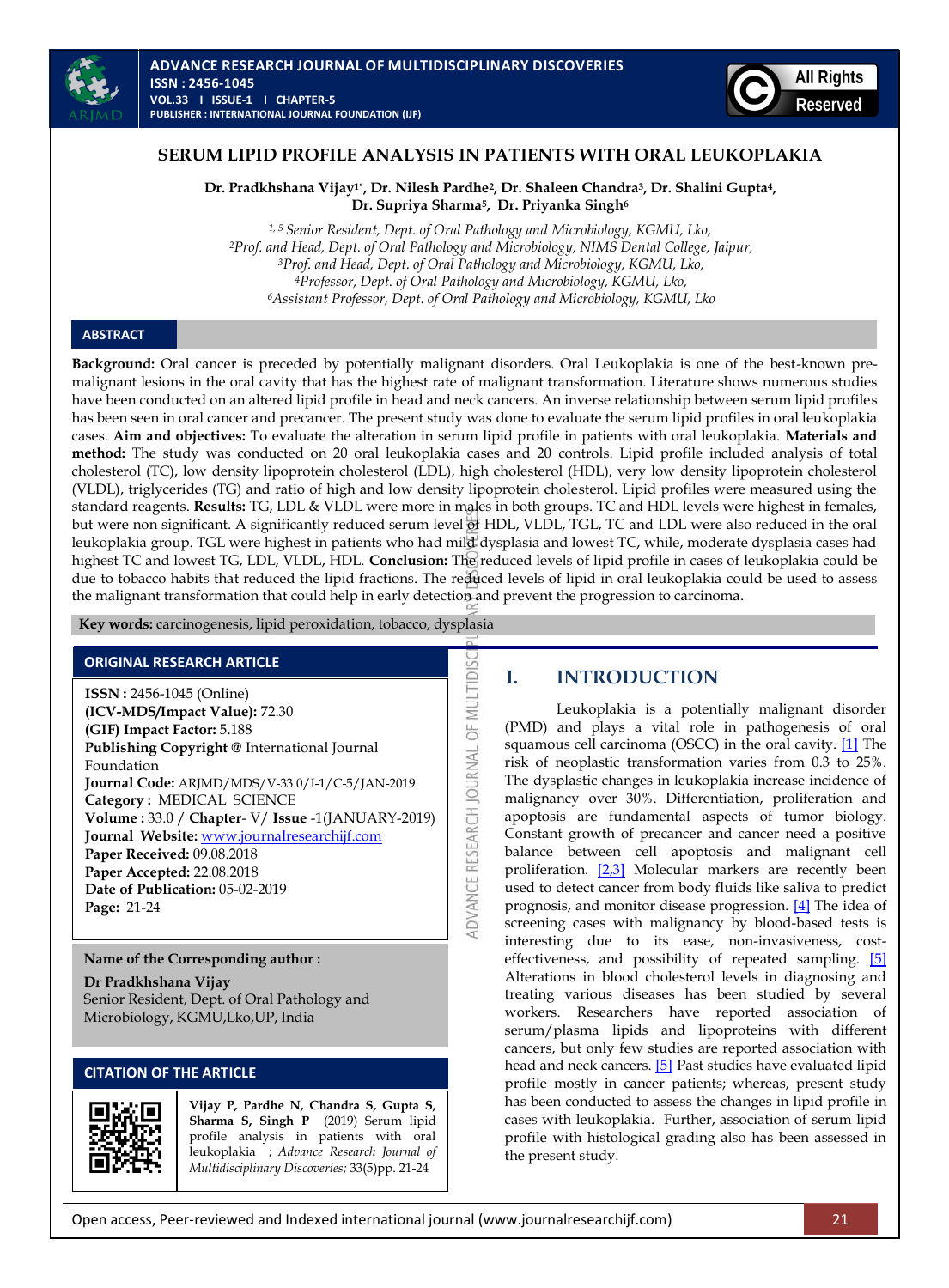#### ADVANCE RESEARCH JOURNAL OF MULTIDISCIPLINARY DISCOVERIES **ISSN : 2456-1045 (ONLINE)**

## **II. MATERIAL AND METHOD**

The subjects were divided into 2 groups' healthy controls and leukoplakia. Inclusion criteria were histopathologically confirmed cases of leukoplakia and healthy individuals without systemic illness between age group of 18-55 years. After a thorough medical history 12 hour Fasting Venous blood was drawn from forearm of 30 controls and 20 histopathologically confirmed cases of leukoplakia. Patients were informed about the procedure and written consent was taken. Samples were allowed to clot for 1 hour at 370C & then stored at 40 c till analysed. Serum total cholesterol (TC), high density lipoprotein (HDL) & low density lipoprotein (LDL) were estimated by colorimetric methods using cholesterol kit obtained from span diagnostic Ltd.Serum lipid estimation was done using cholesterol kits obtained from span diagnostic Ltd. 0.01ml serum sample was mixed with 1ml of working reagent for assessing TC. TG was evaluated by mixing 0.01ml serum sample with 1ml of triglyceride assay reagent. 0.2ml serum sample with 0.2ml HDL precipitating reagent were mixed followed by 10 minute incubation at room temperature for HDL evaluation. Supernatant was formed by centrifugation at 2800 g for 10 minutes and was mixed with 1ml of cholesterol reagent. The above 3 Mixtures obtained were incubated at  $370c$  C for 10 minutes & measured using a spectrophotometer at 505nm against blank using distilled water and were calculated.

Statistical analysis was done by One way ANOVA for multiple group comparison followed by students "t" test for two group comparison. Pearson correlation coefficient was used to measure the relationship between variables. For all the tests a "P" of 0.05 or less was considered for statistical significance.

# **III. RESULT**

*Comparison of serum lipid profile in both study groups:*

TC was lowest in leukoplakia followed by control group. LDL was high in leukoplakia than controls and difference was significant (p<0.002). HDL level was lowest in leukoplakia than control with difference being significant (p<0.001). VLDL was lowest in controls compared to leukoplakia and was significant (p<0.001). TG was lowest in leukoplakia and controls and difference was significant (p<0.001). [Table 1]

| Table 1 lipid profile in 2 groups |  |  |  |  |
|-----------------------------------|--|--|--|--|
|-----------------------------------|--|--|--|--|

|                                    |             | N  | <b>Mean</b> | td. Deviation nean Square F (Anova) | Statistics/ | f2 (welch) | p value |
|------------------------------------|-------------|----|-------------|-------------------------------------|-------------|------------|---------|
| Age                                | Control     | 30 | 40.5        | 14.227                              | 15.066      | 61.567     | < 0.001 |
|                                    | Leukoplakia | 20 | 44.15       | 11.878                              |             |            |         |
| Triglyceride<br>$-100 - 150$ mg/dl | Control     | 30 | 95.04       | 12.6442                             |             |            |         |
|                                    | Leukoplakia | 20 | 79.05       | 11.1849                             | 22.937      | 64.634     | < 0.001 |

|                          |             | N  | <b>Mean</b> | td. Deviation | Statistics/ f2 (welch)<br>lean SquareF (Anova) |        | p value |
|--------------------------|-------------|----|-------------|---------------|------------------------------------------------|--------|---------|
| <b>Total Cholesterol</b> | Control     | 30 | 154.04      | 16.9006       | 27.53                                          | 67.28  | < 0.001 |
| & lt; 250mg/dl           | Leukoplakia | 20 | 120.05      | 14.4312       |                                                |        |         |
| HDL N-40-50 mg/dl        | Control     | 30 | 41.62       | 2.962         | 68.383                                         | 55.177 | < 0.001 |
|                          | Leukoplakia | 20 | 31.4        | 13.766        |                                                |        |         |
| LDL -N 100-130           | Control     | 30 | 98.28       | 18.0329       |                                                | 4.999  | 0.002   |
|                          | Leukoplakia | 30 | 104.55      | 15.3296       | 2234.483                                       |        |         |
| VLDL-4-40mg/dl           | Control     | 30 | 18.5        | 1.8871        |                                                |        |         |
|                          | Leukoplakia | 20 | 20.45       | 12.0152       | 11.96                                          | 49.434 | < 0.001 |

| Correlation of Histopathological changes with lipid profile |  |  |  |
|-------------------------------------------------------------|--|--|--|
|                                                             |  |  |  |

#### **Dysplastic changes in leukoplakia**

**DISCOVERI** 

DVANCE RESEARCH JOURNAL OF MULTIDISCIPLINARY

In mild dysplasia, the total cholesterol is 117.5±7.1, triglyceride is 79.3±9.5, VLDL is 22.71±13.5 and is significant (P 0.001, 0.001 and 0.002). The HDL is 33.1±14.5 and LDL is105.5±15.8 and are non significant (P 0.822 and 0.31).

In moderate dysplasia, total cholesterol, triglyceride, VLDL levels were 125.8±24.4, 78.3±15.4, 15.17±4.9 and the difference was statistically significant (P 0.001,0.001 and 0.002 resp.) and HDL, LDL levels were 27.3±15.01, 102.3±15.1 and were statistically nonsignificant ( P 0.82,0.31 respectively). (Table 2, Graph 1)

#### **Table 2 Correlation of lipid profile with Dysplasia (histological grading)**

|                              |                       | N  | <b>Mean</b> | Std.<br><b>Deviatio</b><br>n | Statistic df1 |   | df2    | Sig.    |
|------------------------------|-----------------------|----|-------------|------------------------------|---------------|---|--------|---------|
| Triglyceride<br>$-100-$      | Mild<br>Dysplasia     | 14 | 79.36       | 9.532                        | 12.159        | 5 | 26.154 | < 0.001 |
| 150mg/dl                     | Moderate<br>Dysplasia | 6  | 78.33       | 15.436                       |               |   |        |         |
| Total<br>Cholesterol         | Mild<br>Dysplasia     | 14 | 117.57      | 7.187                        | 20.495        | 5 | 25.036 | < 0.001 |
| 8<br>Lt;250mg/dl             | Moderate<br>Dysplasia | 6  | 125.83      | 24.49                        |               |   |        |         |
| <b>HDL N-40-</b><br>50 mg/dl | Mild<br>Dysplasia     | 14 | 33.14       | 14.352                       | 0.432         | 5 | 24.057 | 0.822   |
|                              | Moderate<br>Dysplasia | 6  | 27.33       | 12.501                       |               |   |        |         |
| LDL -N 100-                  | Mild<br>Dysplasia     | 14 | 105.5       | 15.878                       | 1.259         | 5 | 25.379 | 0.312   |
| 130                          | Moderate<br>Dysplasia | 6  | 102.33      | 15.135                       |               |   |        |         |
| VLDL-4-<br>40mg/dl           | Mild<br>Dysplasia     | 14 | 22.71       | 13.527                       | 5.123         | 5 | 26.331 | 0.002   |
|                              | Moderate<br>Dysplasia | 6  | 15.17       | 4.997                        |               |   |        |         |

Open access, Peer-reviewed and Indexed international journal (www.journalresearchijf.com) 22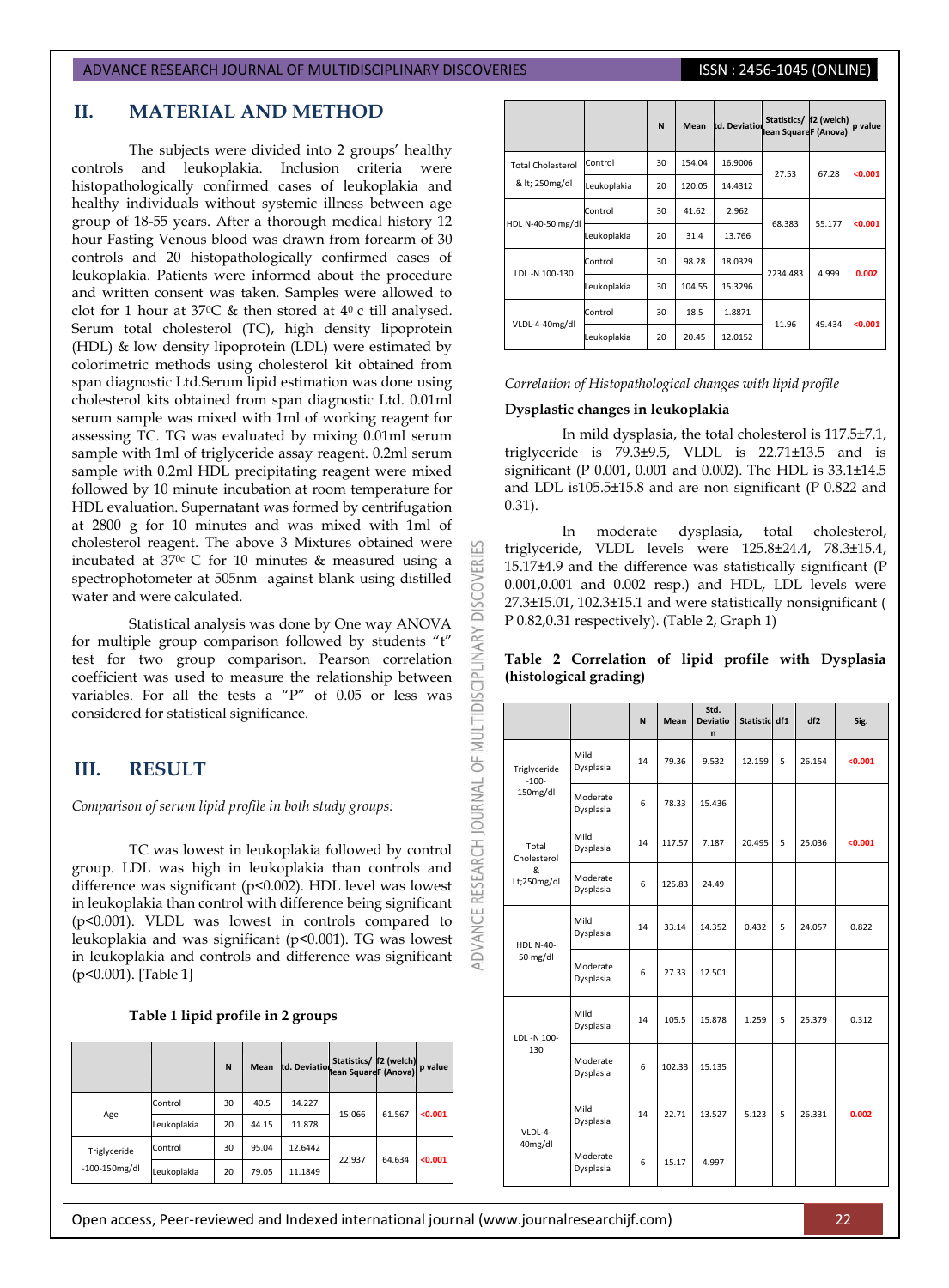**Graph 1 correlation of lipid profile with histological grades**



# **IV. DISCUSSION**

Leukoplakia is the most common potentially malignant disorder of the oral mucosa. The term is derived from the Greek word Leuko meaning White and plax meaning plaque. Bazin first described it, but Schwimmer in 1877 differentiated it from psoriasis and termed it as Leukoplakia. Axell et al in 1984 defined leukoplakia as "whitish patch or plaque which cannot be characterized clinically or pathologically as any other disease and is not associated with any physical or chemical causative agent except the use of tobacco".[\[6,7\]](#page-0-0)

Cholesterol and triglycerides are imperative lipid components of cell and are critical in carrying out necessary physiological functions. It is necessary for structural and functional cell integrity. [\[8\]](#page-0-0) In cases of malignancy, significant changes in serum cholesterol occur. Because of carcinogenesis, low levels of serum cholesterol in blood and proliferating tissues are noted. Few explanations have been given for association of cholesterol and cancer: low cholesterol even before cancer detection could be result of cancer, cholesterol sets as a marker for cancer detection, may be associated with occurrence of few forms of cancers. [\[9\]](#page-0-0) Reduced cholesterol may be due to increased lipid membrane biogenesis by cancer cells or direct lipid lowering effect of cancer cells or altered lipid metabolism or antioxidant activity. [\[10\]](#page-0-0)

Lipid peroxidation is an essential biochemical process that involves the oxidation of polyunsaturated fatty acids, the important components of cell membranes. Tobacco carcinogens generate reactive oxygen species and lipid peroxides, leading to tissue injury due to elevated lipid peroxidation, further damaging the cellular structural blocks like lipids, proteins, DNA. Thus lipid peroxidation may have a role in endogenous formation of exocyclic DNA adduct[s.\[4\]](#page-0-0) It has been reported that smoking alters the serum lipid and lipoproteins by elevation of serum free fatty acids after smoking. It has been suggested that nicotine stimulates secretion of catecholamine's, leading to

activation of adenyl cyclase of adipose tissue, resulting in increased lipolysis, increased concentration of plasma free fatty acids and increased secretion of hepatic triglycerides and VLDL cholesterol into the blood strea[m.\[7\]](#page-0-0) Exposure to tobacco carcinogens hampers antioxidant defense, leading to accelerated lipid peroxidation.

An alcoholic patient would be prone for developing nutritional deficiency and vitamin deficiency which in turn could affect the plasma lipid levels. Vitamin A levels have known to be monitoring cell differentiation and maturation process. However, the hypochoelsterolemia which prevails is due to the cancer effects or is it a cause for cancer occurrence is yet to be answered[.\[4\]](#page-0-0) Low levels of cholesterol has been associated with increased incidence of cancer and the reverse also has been true where in cancers are associated with low levels of cholesterol.

We found a reduced TC, HDL, VLDL and TGL in leukoplakia when compared with the controls and findings were similar to that by Patel et al and also by Lohe VK et al and also Ghosh G et al. LDL levels were increased in the leukoplakia group and are similar to that reported by Manoharan.

Our study also found that as the grading increased from mild to moderate dysplasia the levels of lipid profile lowered further. 11-36% of cases have shown malignant transformation from dysplasia. [\[10\]](#page-0-0) Hence a lowered lipid profile can help to assess the malignant transformation. It could have been a preamble finding in text.

# **V. CONCLUSION**

**DISCOVERI** 

**IDISCIPLINARY** 

5 NAI.

ē

**RESEARCH** 

ADVANCE

We conclude from present study that biochemical changes take place in lipid levels in association with leukoplakia as compared to healthy individuals and these are attributed by increased membrane biogenesis of lipid by these tumor cells. Further research is still needed in this context.

# **VI. REFERENCES**

- **[1] Schatzkin A, Hoover RN, Taylor PR, Ziegler RG, Carter CL, Albanes D, et al.** Site-specific analysis of total serum cholesterol and incident cancers in the National Health and Nutrition Examination Survey I epidemiologic follow-up study. Cancer Res 1988;48:452-8.
- **[2] Halton JM, Nazir DJ, McQueen MJ, Barr RD.** Blood lipid profiles in children with acute lymphoblastic leukemia. Cancer 1998;83:379-84.
- **[3] Simo CE, Orti LA, Sena FF, Contreras BE.** Blood cholesterol in patients with cancer. An Med Interna 1998;15:363-6.